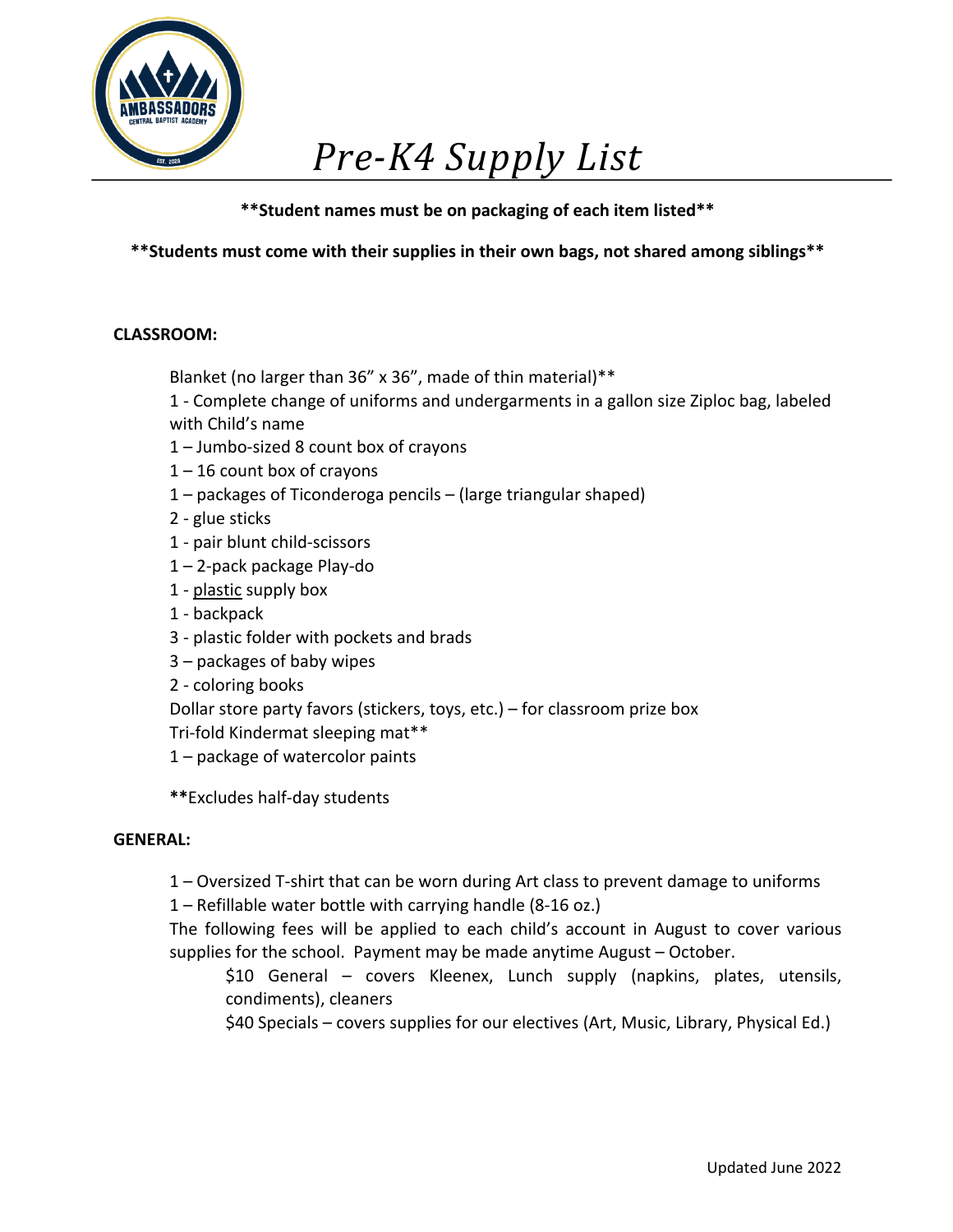

# **\*\*Students must come with their supplies in their own bags, not shared among siblings\*\***

### **CLASSROOM:**

Blanket (no larger than 36" x 36", made of thin material)\*\*

 2 - Complete change of uniforms and under garments in a gallon size Ziploc bag, labeled with Child's name

- 1 packages of Ticonderoga pencils (large triangular shaped)
- 1 package of 12-count crayons
- 1 pair blunt scissors
- 1 package Play-do
- 1 plastic supply box
- 1 backpack
- 2 plastic folders with pockets and brads
- 3 packages of baby wipes
- 2 coloring books

 Dollar store party favors (stickers, toys, etc.) – for classroom prize bucket Tri-fold Kindermat sleeping mat\*\*

**\*\***Excludes half-day students

#### **GENERAL:**

- 1 Oversized T-shirt that can be worn during Art class to prevent damage to uniforms
- 1 Refillable water bottle with carrying handle (8-16 oz.)

 The following fees will be applied to each child's account in August to cover various supplies for the school. Payment may be made anytime August – October.

 \$10 General – covers Kleenex, Lunch supply (napkins, plates, utensils, condiments), cleaners

\$40 Specials – covers supplies for our electives (Art, Music, Library, Physical Ed.)

 A \$30 Graduation fee will be charged to your child's account in January to cover ceremony expenses (cap/gown, decorations, reception expenses, etc.). This fee can be paid anytime during the spring months.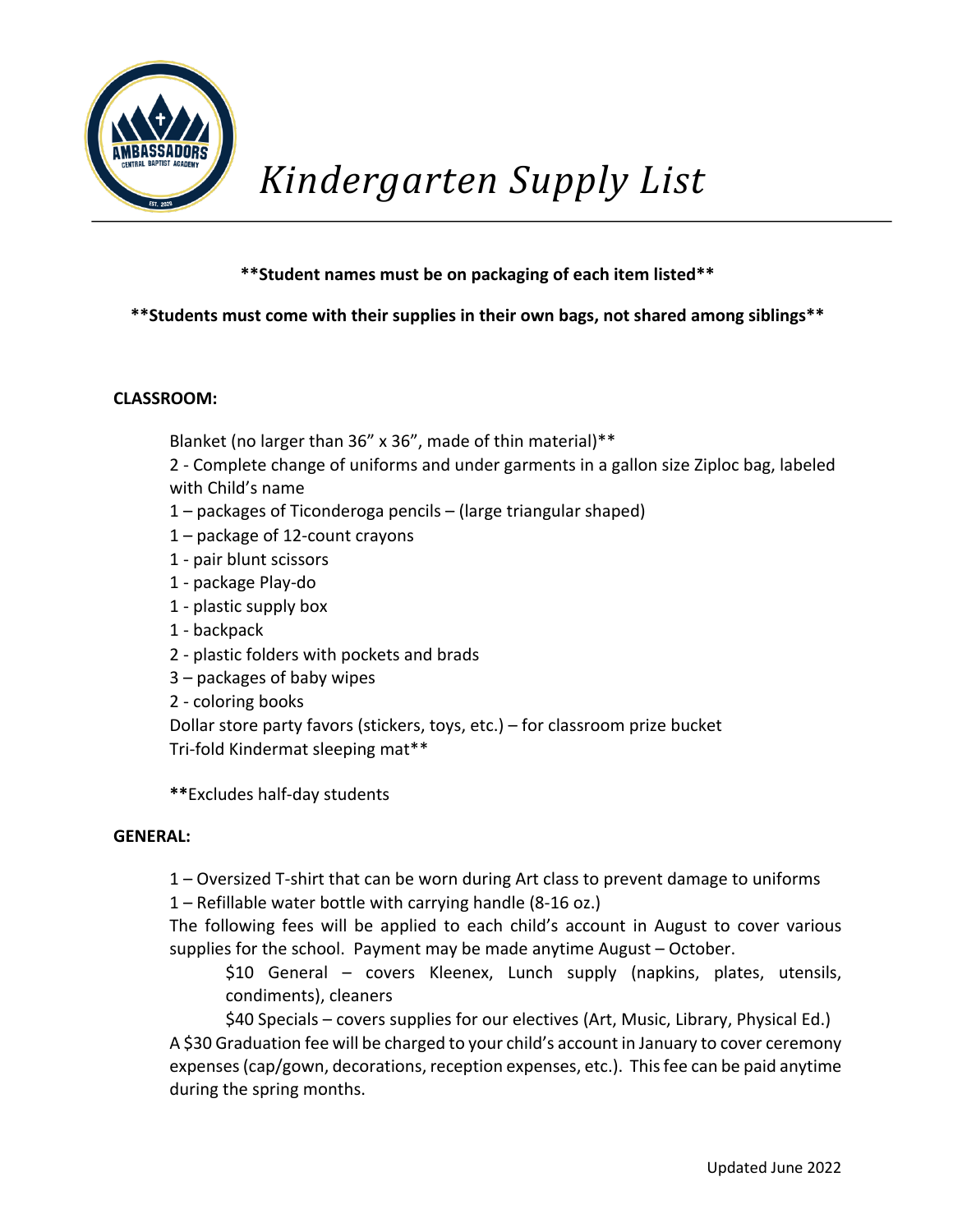

# *1st Grade Supply List*

# **\*\*Student names must be on packaging of each item listed\*\***

**\*\*Students must come with their supplies in their own bags, not shared among siblings\*\***

### **CLASSROOM:**

- 1 KJV Bible
- 4 packages of wooden pencils
- 2 box (24 ct.) of Crayola crayons
- 1 pair of blunt scissors
- 1 pink beveled erasers
- 1 12" ruler with inches and centimeters
- 1 plastic supply box
- 1 backpack
- 3 plastic folders with pockets
- 1 coloring book
- 2 glue sticks
- 1 bottle of liquid glue

Dollar store party favors (stickers, toys, etc.)

#### **GENERAL:**

- 1 Oversized T-shirt that can be worn during Art class to prevent damage to uniforms
- 1 Refillable water bottle with carrying handle (8-16 oz.)
- The following fees will be applied to each child's account in August to cover various supplies for the school. Payment may be made anytime August – October.
	- \$10 General covers Kleenex, Lunch supply (napkins, plates, utensils, condiments), cleaners
	- \$40 Specials covers supplies for our electives (Art, Music, Library, Physical Ed.)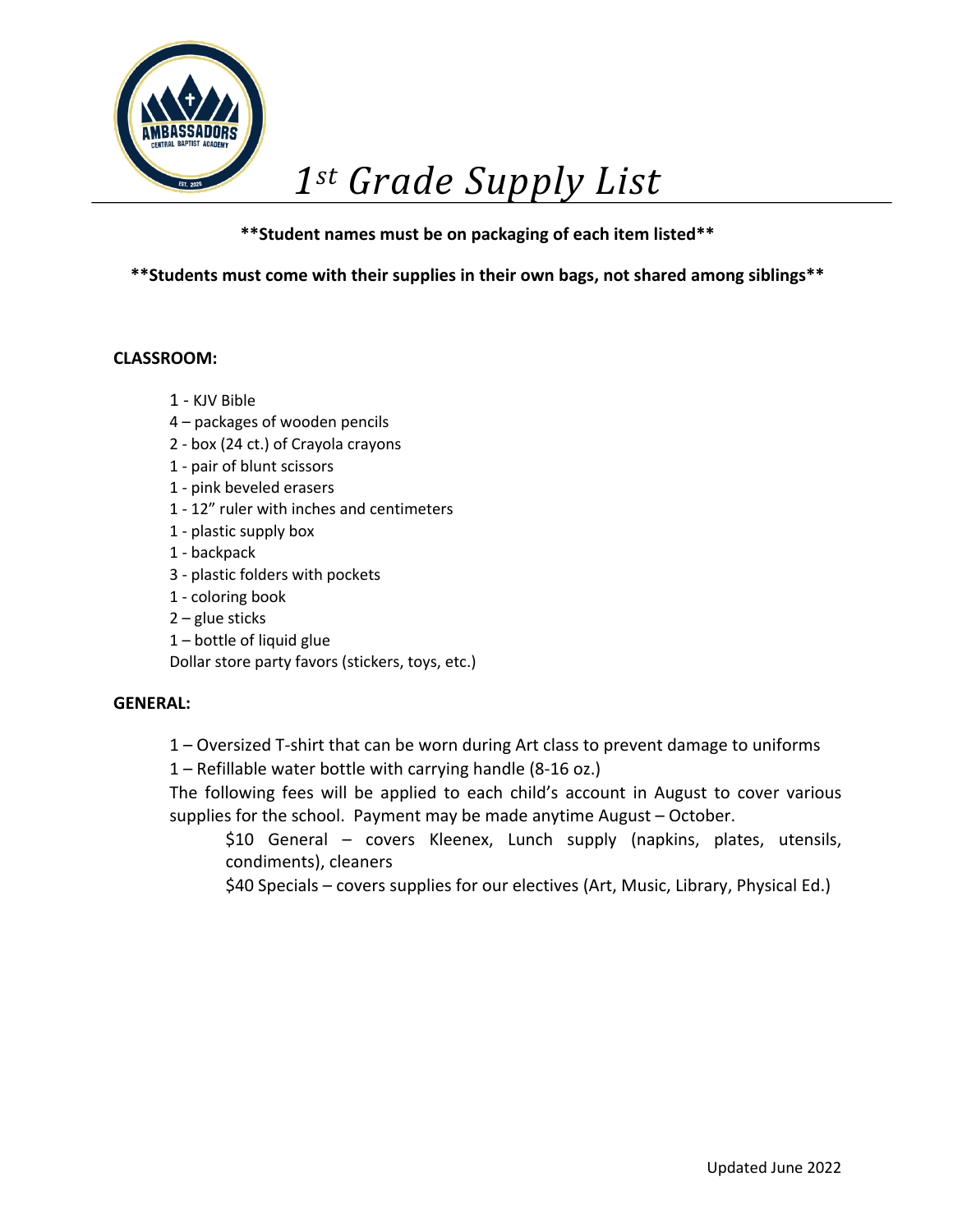

**\*\*Students must come with their supplies in their own bags, not shared among siblings\*\***

### **CLASSROOM:**

- 1 KJV Bible
- 1 box (24 ct.) of Crayola crayons
- 1 pair of blunt scissors
- 1 12" ruler with inches and centimeters
- 1 box of colored pencils
- 1 plastic supply box
- 1 backpack
- 3 solid-color folders with pockets and brads
- 2 composition notebooks
- 1 coloring book

Dollar store party favors (stickers, toys, etc.) – for classroom treasure box

#### **GENERAL:**

- 1 Oversized T-shirt that can be worn during Art class to prevent damage to uniforms
- 1 Refillable water bottle with carrying handle (8-16 oz.)

 The following fees will be applied to each child's account in August to cover various supplies for the school. Payment may be made anytime August – October.

- \$10 General covers Kleenex, Lunch supply (napkins, plates, utensils, condiments), cleaners
- \$40 Specials covers supplies for our electives (Art, Music, Library, Physical Ed.)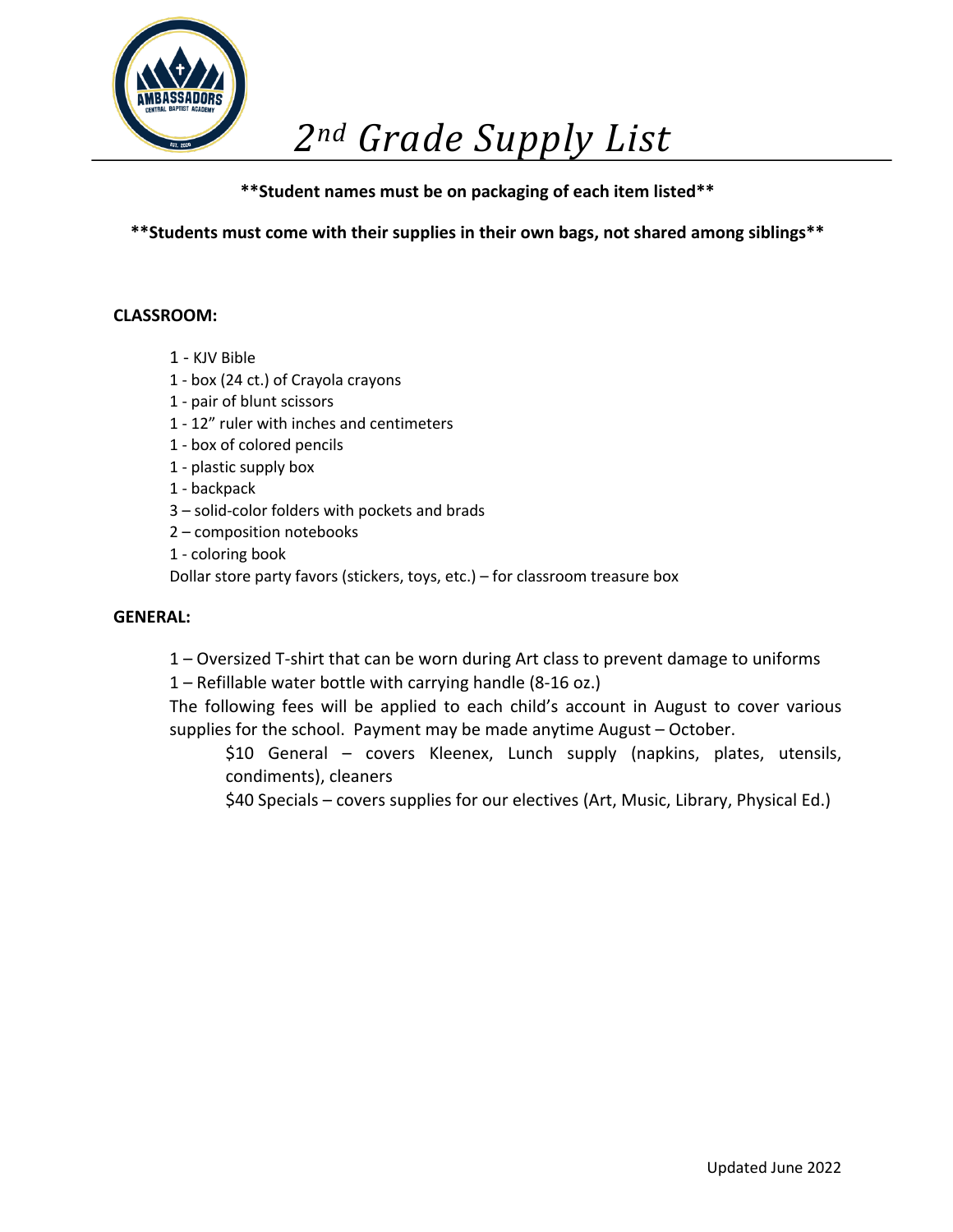

**\*\*Students must come with their supplies in their own bags, not shared among siblings\*\***

### **CLASSROOM:**

- 1 KJV Bible
- 2 Pack of wooden pencils
- 1 Pair scissors
- 2 Erasers Hi-polymer block erasers
- 1 Pencil bag
- 1 Backpack
- 2 Green writing pens
- 1 Package of sticky notes
- 1 Package of markers
- 1 Package of colored pencils
- 1 Package of lined notebook paper
- 1 12" ruler
- 1 Package of highlighters
- 2 Plastic folders with pockets
- 1 Package of whiteboard markers
- 1 Folder with brads
- $1 1$ " 3-ring binder
- $1 2$ " 3-ring binder
- 1 Package of page protectors (80 count)
- 1 Package of fun-sized candy bars for our class treasure chest

### **GENERAL:**

1 – Oversized T-shirt that can be worn during Art class to prevent damage to uniforms

1 – Refillable water bottle with carrying handle (8-16 oz.)

 The following fees will be applied to each child's account in August to cover various supplies for the school. Payment may be made anytime August – October.

 \$10 General – covers Kleenex, Lunch supply (napkins, plates, utensils, condiments), cleaners

\$40 Specials – covers supplies for our electives (Art, Music, Library, Physical Ed.)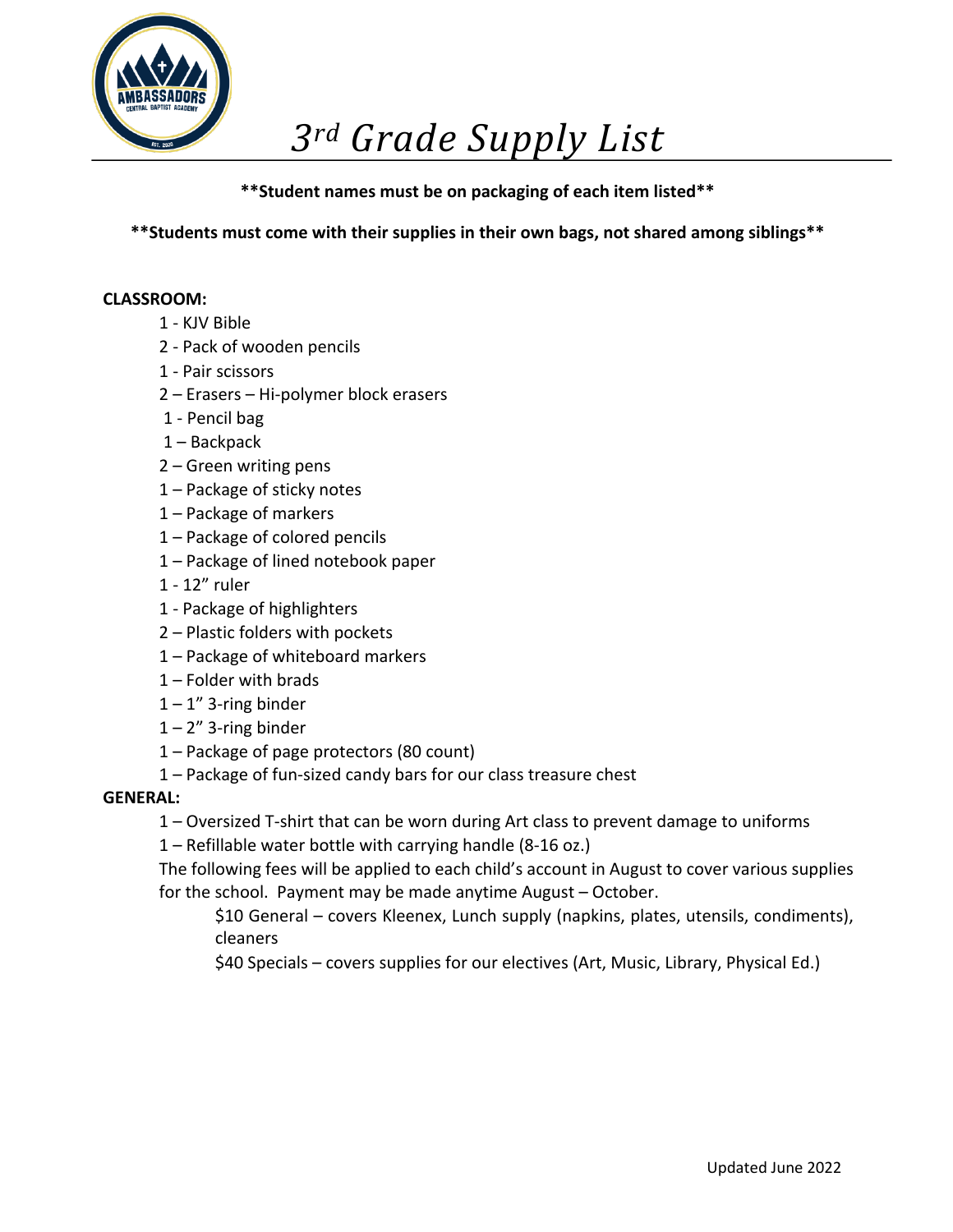

**\*\*Students must come with their supplies in their own bags, not shared among sibling\*\***

### **CLASSROOM:**

- 1 KJV Bible
- 1 Pack of wooden pencils
- 1 Pair scissors
- 2 Erasers (hi-polymer plastic rubber erasers (white))
- 2 Pencil bags
- 1 Backpack
- 2 Green writing pens
- 1 Package of markers
- 1 Package of colored pencils
- 1 Package of lined notebook paper
- 1 Over-the-chair storage pocket
- 1 12" ruler
- 2 Highlighters
- 2 Plastic folders with pockets
- 1 Package of treasure box gifts fun erasers, magnets, pens, etc.
- $1 1$ " binder (any color)
- 1 Package of sheet protectors (clear)
- 1 Package of white board markers
- 2 Folders with brads

### **GENERAL:**

- 1 Oversized T-shirt that can be worn during Art class to prevent damage to uniforms
- 1 Refillable water bottle with carrying handle (8-16 oz.)

 The following fees will be applied to each child's account in August to cover various supplies for the school. Payment may be made anytime August – October.

 \$10 General – covers Kleenex, Lunch supply (napkins, plates, utensils, condiments), cleaners

\$40 Specials – covers supplies for our electives (Art, Music, Library, Physical Ed.)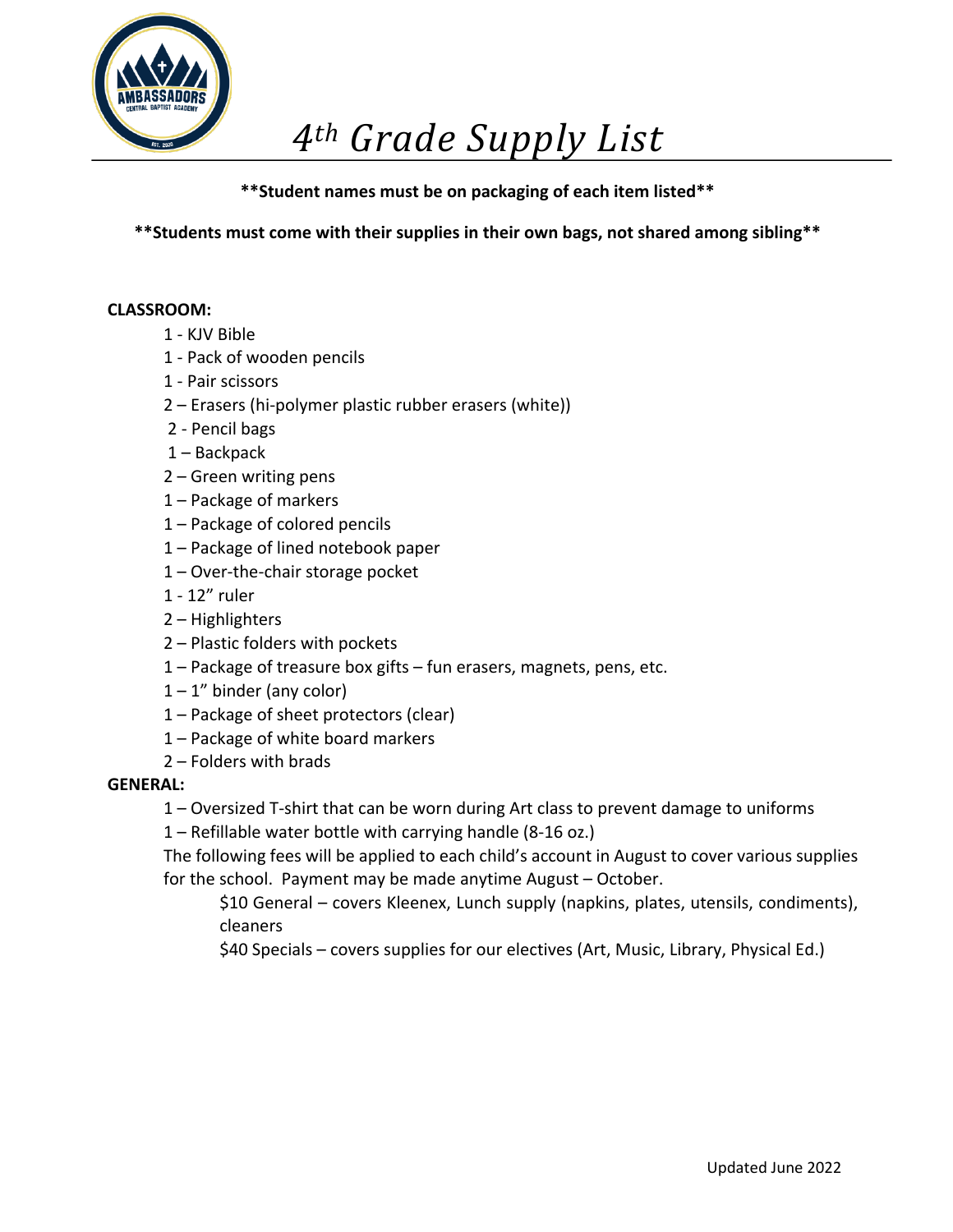

## **\*\*Students must come with their supplies in their own bags, not shared among siblings\*\***

**6th:**

#### **CLASSROOM:**

- 1 KJV Bible
- 2 Pack of wooden pencils
- 1 Package of colored pencils
- 1 Package of black pens
- 1 Package of red pens
- 1 Pair scissors
- 2 Erasers
- 1 Pencil bag
- 1 Backpack
- 5 Packages of wide ruled, loose leaf notebook paper
- 1 12" ruler
- 1 Package of highlighters
- 5 Plastic folders with pockets
- 1 **Composition Brand** journaling notebook
- 1 Package of party favors {Edible (low sugar content granola, chips, crackers, trail mix,
- etc.) or toy} to serve as classroom prizes

### **GENERAL:**

- 1 Oversized T-shirt that can be worn during Art class to prevent damage to uniforms
- 1 Refillable water bottle with carrying handle (8-16 oz.)

 The following fees will be applied to each child's account in August to cover various supplies for the school. Payment may be made anytime August – October.

 \$10 General – covers Kleenex, Lunch supply (napkins, plates, utensils, condiments), cleaners

\$40 Specials – covers supplies for our electives (Art, Music, Library, Physical Ed.)

 Compass and clear, plastic protractor